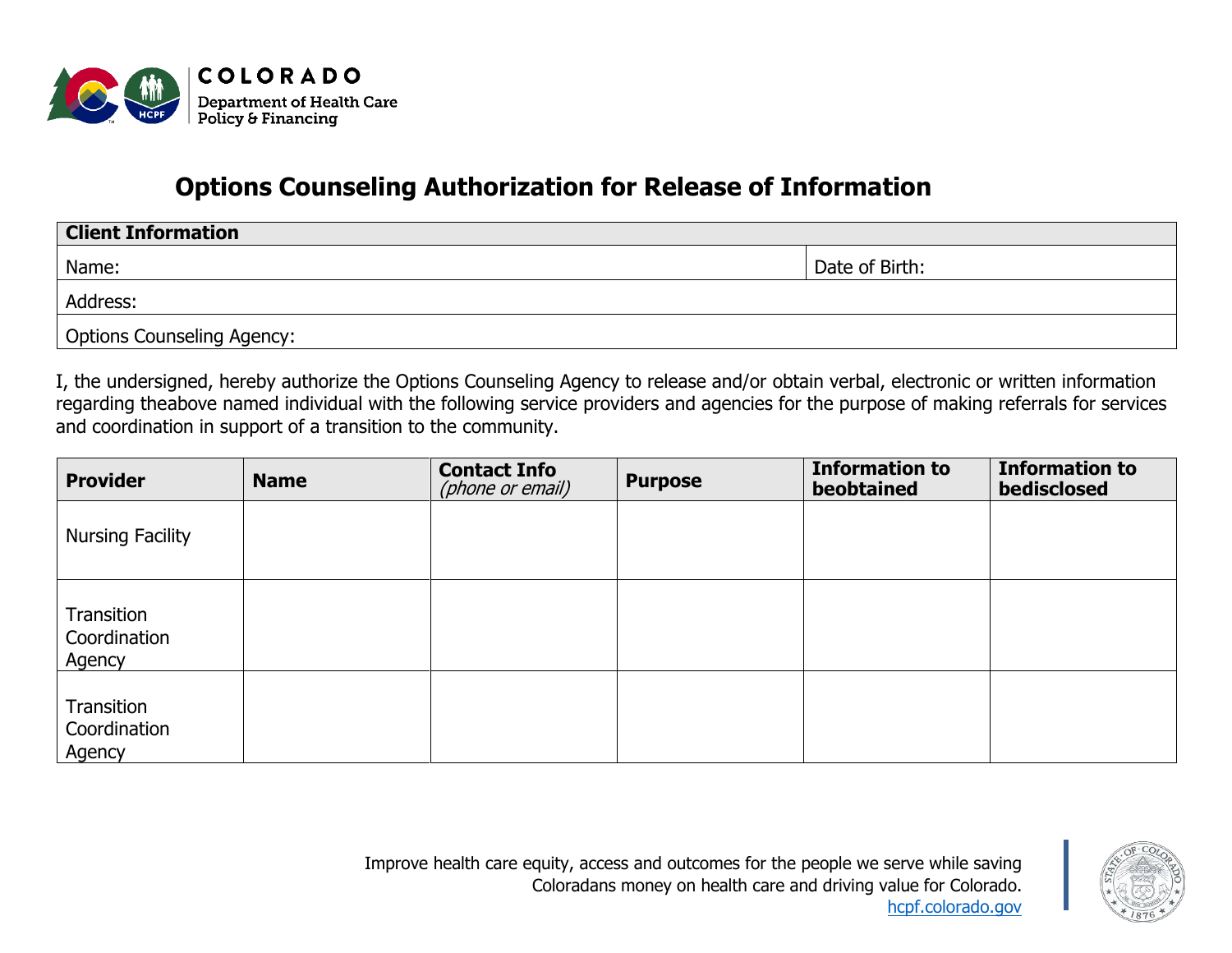

| <b>Provider</b>                      | <b>Name</b> | <b>Contact Info</b><br>(phone or email) | <b>Purpose</b> | <b>Information to</b><br>beobtained | <b>Information to</b><br>bedisclosed |
|--------------------------------------|-------------|-----------------------------------------|----------------|-------------------------------------|--------------------------------------|
| Transition<br>Coordination<br>Agency |             |                                         |                |                                     |                                      |
| Case<br>Management<br>Agency         |             |                                         |                |                                     |                                      |
| Case<br>Management<br>Agency         |             |                                         |                |                                     |                                      |
| Case<br>Management<br>Agency         |             |                                         |                |                                     |                                      |